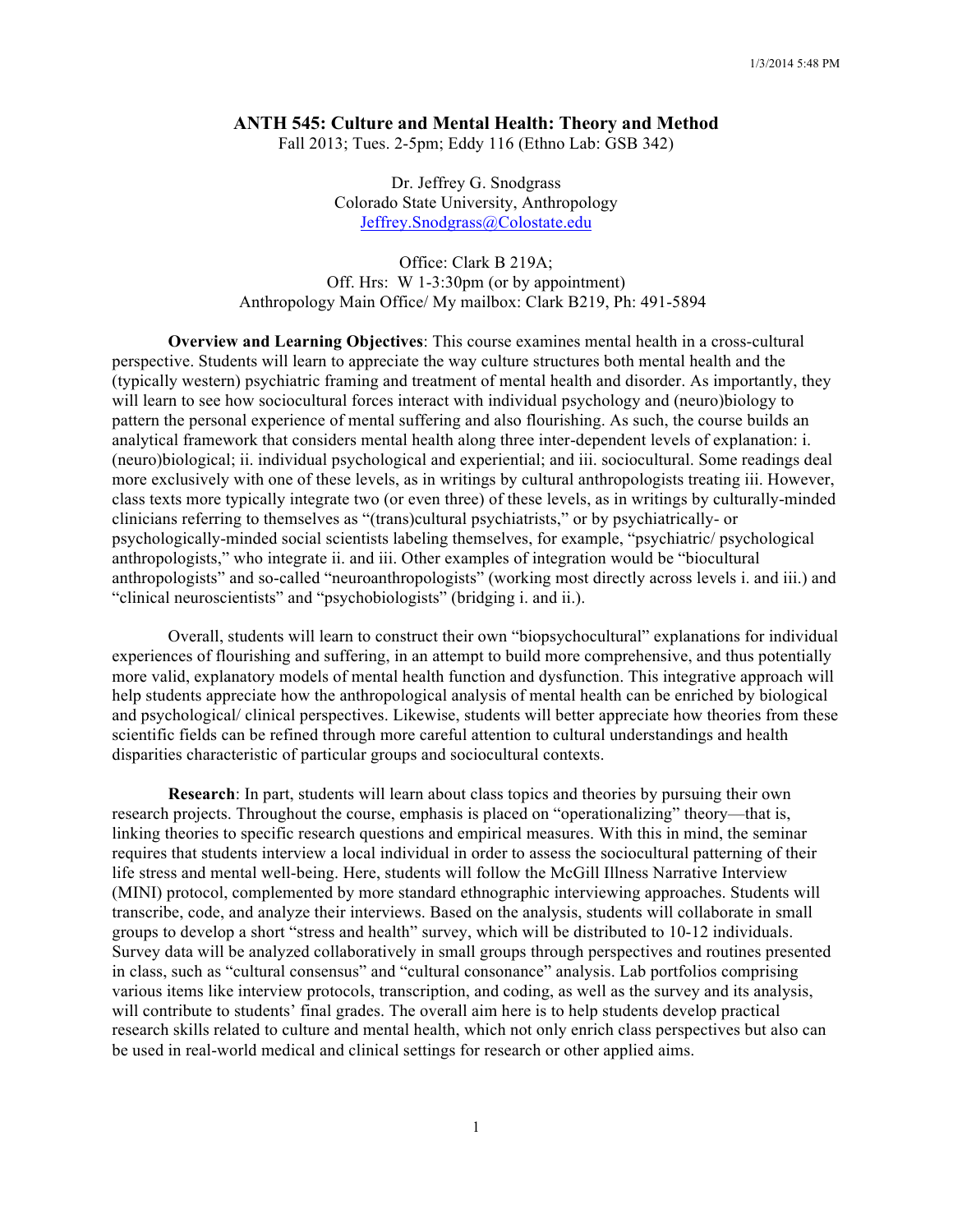**Readings:** The following texts have been placed on order with the CSU bookstore; they are listed in the order in which we will read them:

I. Hacking, *Mad Travelers: Reflections on the Reality of Transient Mental Illnesses*

- A. Kleinman, *Rethinking Psychiatry: From Cultural Category to Personal Experience*
- D. Hinton and B. Good, eds., *Culture and Panic Disorder*
- L. Kirmayer, R. Lemelson, and M. Barad, eds., *Understanding Trauma: Integrating Biological, Clinical, and Cultural Perspectives*
- C. Worthman, P. Plotsky, D. Schechter, and C. Cummings, *Formative Experiences: The Interaction of Caregiving, Culture, and Developmental Psychobiology*

Additional readings are found either on electronic reserve through the Morgan Library or on RamCT. Note that readings particularly useful in student research are marked "\*M\*" for "Methods."

**Assignments and Grading**: Overall, I assess your final grade through the following weighting, with more details given our first class meeting and throughout the semester:

- 5 short critical book reviews, due each third week: **25%** (5% each of students' final grade)
- MINI interview assignment/ portfolio: **15%**
- Group survey portfolio/ in-class presentation: **15%**
- In-class presentation / leading of discussion/ write-up of that week's reading (each student will do this at least \*once\* during the course, typically working with others): **10%**
- Weekly seminar participation: **10%**
- Final integrative paper/ presentation on the influence of culture on a particular "transient" or "culturebound" mental illness (see wk. 13 Kirmayer paper for guidance): **25%**

Note that meaningful participation in weekly discussions does not mean you need to talk a lot each class! Rather, I am interested in thoughtful consideration of and engagement with class topics, readings, and the comments of myself and other students—demonstrated both in your writing and ideally in your at least occasional comments.

**Further Expectations:** The course follows a round-table seminar format with intensive discussions, presentations, and in-class exercises. Since this seminar meets only once a week, class absences can jeopardize a student's grade. The course adheres to the Academic Integrity Policy of the General Catalog and the Student Conduct Code. Any breach of these policies and codes will be taken very seriously. For more detail, see http://tilt.colostate.edu/integrity/honorpledge/. Finally, students should be aware that the contents of this syllabus *–* including *assignment due dates* and *assigned readings* – may change. Students are responsible for keeping track of these changes through regular class attendance!

# **TOPICS AND READINGS**

### **I. Introduction**

### *Week 1:* **Course Overview: Barriers to a "Global" Mental Health Agenda** (Aug. 27)

Video: For and against global mental health: Patel vs. Summerfield

Readings: A. Kleinman. 2009. "Global mental health: A failure of humanity." *Lancet* 374: 603-4.

A. Kleinman. 2012. "Culture, bereavement, and psychiatry." *Lancet* 379: 608-9.

- P. Collins, V. Patel, S. Joestl. 2011. "Grand challenges in global mental health." *Nature* 475(27): 27-30.
- D. Summerfield. 2008. "How scientifically valid is the knowledge base of global mental health? *BMJ* 336: 992-4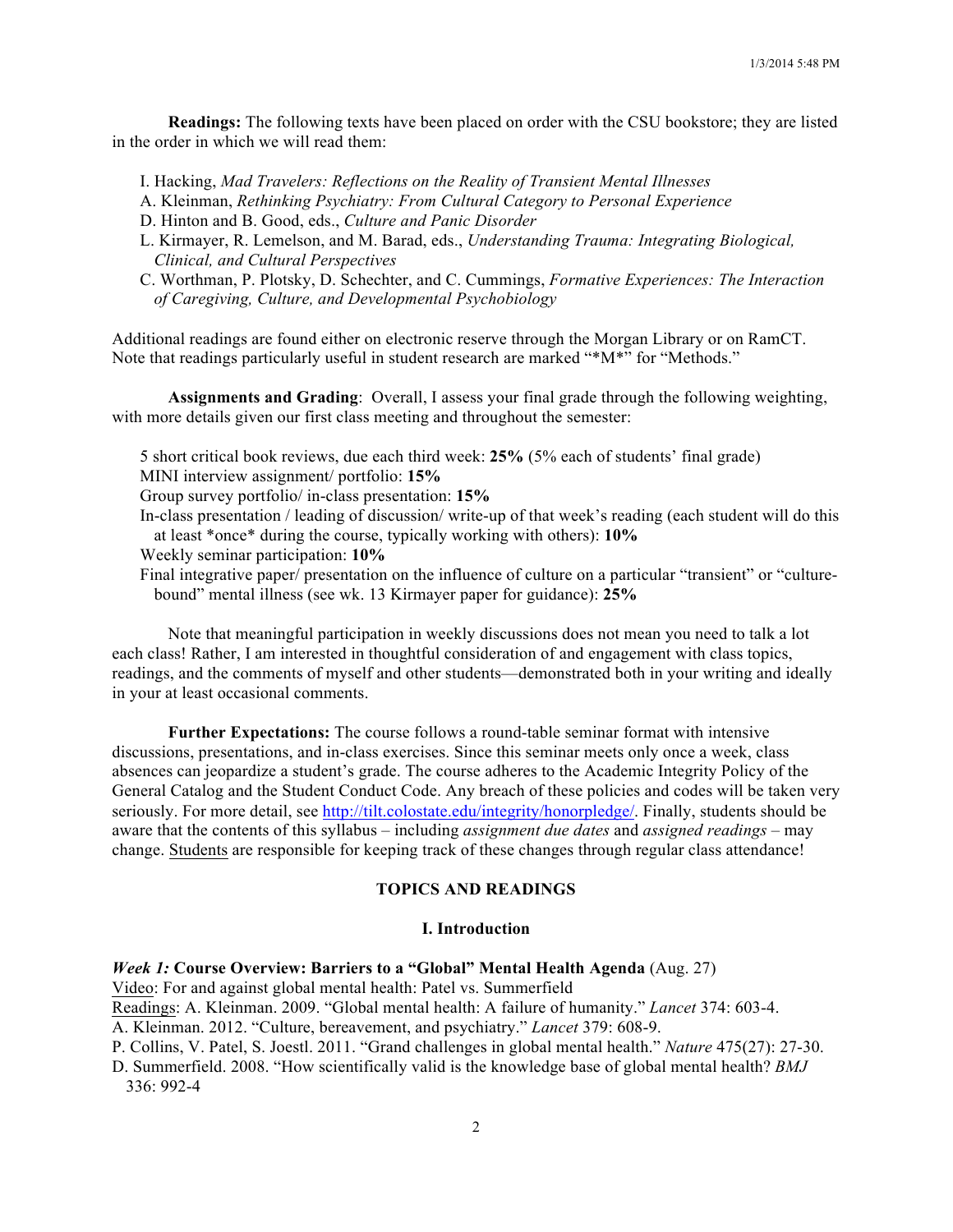## *Week 2:* **"Transient" Mental Illness: From Interpretive to Epidemiological Inquiry** (Sept. 3) Readings: *Mad Travelers*, pp. 1-102 (appendices optional)

B. Kohrt, C. Hadley, and D. Hrushka. 2009. Editorial, "Culture and epidemiology special issue: Towards an integrated study of culture and population health." *Annals of Human Biology* 36(3):229-234.

D. Hrushka. 2009. "Culture as an explanation in population health." *Annals of Human Biology* 36(3):235-247.

R. Brown et al. 2009. "Moving from ethnography to epidemiology: Lessons learned from Appalachia." *Annals of Human Biology* 36(3):248-260.

## *Week 3***: Finding Culture and Stress in Talk: MINI and Ethnographic Interviews** (Sept. 10)

- Readings: \*M\* D. Groleau, A. Young, and L. Kirmayer. 2006. "The McGill illness narrative interview (MINI): An interview schedule to elicit meanings and modes of reasoning related to illness experience." *Transcultural Psychiatry* 43(4): 671-691. (With MINI protocol.)
- \*M\* J. Spradley. 1979. *The ethnographic interview*. Pp. 55-119. Harcourt Brace.
- \*M\* R. Levy and D. Hollan. 1998. "Person-Centered Interviewing and Observation." In: *Handbook of Methods in Cultural Anthropology*. H. Russell Bernard, ed. Walnut Creek, Cal.: Altamira.
- \*M\* S. Cohen et al. 1983. "A global measure of perceived stress." *Journal of Health and Social Behavior* 24(4):385-396. (With "Perceived Stress Scale.")
- \*M\* G. Ice and J. Yogo. 2005. "Measuring stress among Luo elders: Development of the Luo perceived stress scale." *Field Methods* 17(4):394-411.

\*\*Book review 1 due\*\*

## **Part II: The Social Context of Mental Health and Psychiatry: Differentially Embodying "Depression" in China and Elsewhere**

### *Week 4***: Depression and Neurasthenia in China** (Sept. 17)

Readings: *Rethinking Psychiatry*, Preface, Prologue, pp. 1-52

- Kleinman et al. 1978. "Culture, Illness, and Care: Clinical Lessons from Anthropologic and Cross-Cultural Research." *Annals of Internal Medicine* Vol. 88.
- A. Kleinman. 1986. "Social Origins of Distress and Disease: Depression, Neurasthenia, and Pain in Modern China." *Current Anthropology* 27(5):499-509.
- D. Lee, J. Kleinman, A. Kleinman. 2007. "Rethinking depression: An ethnographic study of the experiences of depression among Chinese." *Harvard Review of Psychiatry* Jan./Feb.: 1-8.

# *Week 5:* **Methods: Finding Mental Health "Explanatory Models"/ "Schemas" in Talk** (Sept. 24) Readings: *Rethinking Psychiatry*, pp. 53-107

- \*M\* N. Quinn. 2005. "How to reconstruct schemas people share, from what they say." In: *Finding culture in talk*: A collection of methods. Pp. 35-81.
- \*M\* A. Strauss and J. Corbin. 1998. *Basics of qualitative research: Techniques and procedures for developing a grounded theory.* Pp. 101-161.

### *Week 6***: Mind-Body "Looping" and Somatic Syndromes** (Oct. 1)

Readings: *Rethinking Psychiatry*, pp. 108-185

- L.J. Kirmayer and N. Sartorius. 2007. "Cultural models and somatic syndromes." *Psychosomatic Medicine* 69:832-40.
- B. Kohrt et al. 2004. "Distribution of distress in post-socialist Mongolia: A cultural epidemiology of *yadargaa*." *Social Science & Medicine* 58: 471-485.

\*\*Interview analysis: workshop\*\*

\*\*Book review 2 due\*\*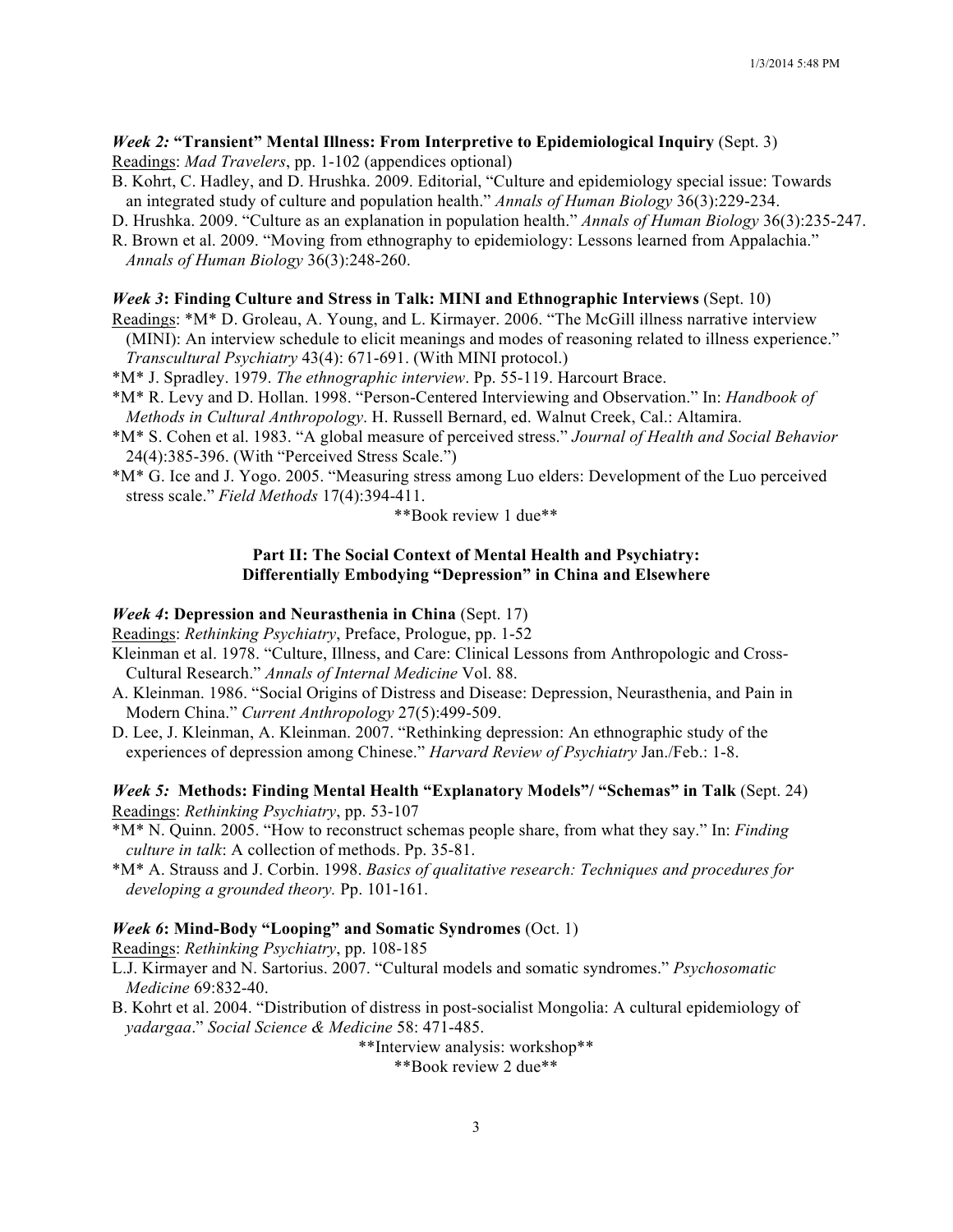# **III: The Sociocultural Determinants of Mental Health: Towards a Formal "Cultural Consonance" Approach to Panic (and Other) Disorders**

#### *Week 7***: Social Determinants of Health Inequalities: Cultural Consensus Applications** (Oct. 8)

Readings: *Culture and Panic Disorder*, Intro pages, Introduction, Part I

M. Marmot. 2006. "Health in an unequal world." *Lancet* 368: 2081-94.

- V. Patel and A. Kleinman. 2003. "Poverty and common mental disorders in developing countries." *Bulletin of the World Health Organization* 81(8): 609-615.
- \*M\* S. Weller. 2007. "Cultural consensus theory: Applications and frequently asked questions." *Field Methods* 19(4):339-368

### *Week 8***: Historical Perspectives on Western Panic: Cultural Consonance Applications** (Oct. 15) Readings: *Culture and Panic Disorder*, Part II

\*M\* W. Dressler. 1998. "Culture, Socioeconomic Status, and Physical and Mental Health in Brazil." *Medical Anthropology Quarterly* 12(4):424-46.

\*M\* W. Dressler et al. 2005. "Measuring cultural consonance: Examples with special reference to measurement theory in anthropology." *Field Methods* 17(4):331-355.

\*\*Research Project 1 Due, Interview Analysis\*\*

# *Week 9***: Cultural Variations in Panic Disorder: Cultural Consonance, cont.** (Oct. 22)

Readings: *Culture and Panic Disorder*, Part III

J. Snodgrass et al. 2013. "A formal anthropological view of motivation models of problematic MMO play: Achievement, social, and immersion factors in the context of culture." *Transcultural Psychiatry* 50(2): 235-262.

M. Balieiro et al. 2011. "Does perceived stress mediate the effect of cultural consonance on depression?" *Transcultural Psychiatry* 48(5):519-538.

\*\*Book review 3 due\*\*

### **IV. Integrating Biological, Clinical, and Cultural Perspectives in Mental Health: Traumatic Experiences from the POV of a "Biocultural" Psychiatry**

### *Week 10:* **Neurobiological/ Biocultural Perspectives on Trauma and Health** (Oct. 29)

Readings: *Understanding Trauma*, Introduction, Section 1

W. Dressler. 2005. "What's cultural about bio*cultural* research?" *Ethos* 33(1):20-45.

- C. Gravlee. 2009. "How race becomes biology: Embodiment of social inequality." *American Journal of Physical Anthropology* 139:47-57.
- \*M\* C. Worthman and J. Costello. 2009. "Tracking biocultural pathways in population health: The value of biomarkers." *Annals of Human Biology* 36(3):281-297

# *Week 11:* **Clinical Perspectives on Trauma** (Nov. 5)

Readings: *Understanding Trauma*, Section 2

- P. Bracken et al. 2012. "Psychiatry beyond the current paradigm." *The British Journal of Psychiatry* 201: 430-434.
- T. McDade. 2002. "Status incongruity in Samoan youth: A biocultural analysis of culture change, stress, and immune function." *Medical Anthropology Quarterly* 16(2):123-150.

\*\*Survey analysis: workshop\*\*